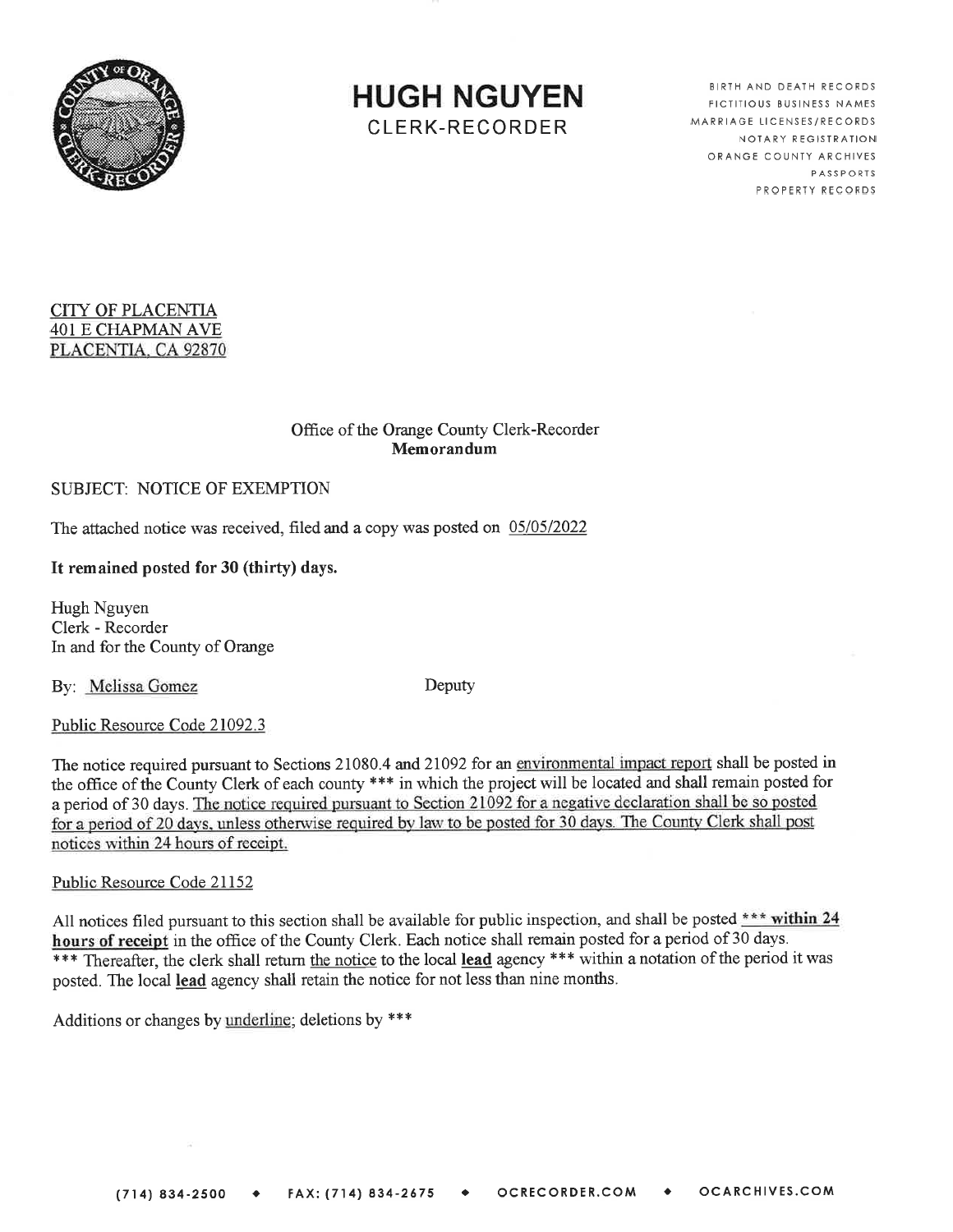# POSTED

MAY 05 2022

ORANGE COUNTY CLERK-RECORDER DEPARTMENT

 $ME.$ **DEPUTY** BY:

# **NOTICE OF EXEMPTION**

 $\overline{\text{To:}}$  $\bar{\boxtimes}$ Orange County Clerk-Recorder County Administration South 601 N. Ross St.

> Santa Ana, CA 92701 Office of Planning and Research Σ P.O. Box 3044, Room 113 Sacramento, CA 95812-3044

Project Title: Resolution No. R-2022-24, to initiate part of the Placentia Buy Local Program

Project Location - Specific: Citywide

**Project Location – County: Orange** Project Location – City: Placentia, CA 92870

Description of Project: Adoption of a Resolution of the City Council, establishing a temporary planning permit fee waiver and building permit fee waiver to promote and incentivize new signage at businesses citywide as part of the Placentia Buy Local incentive program.

From:

Name of Public Agency Approving Project: City of Placentia City Council

Name of Person or Agency Carrying Out Project: City of Placentia, 401 E. Chapman Ave. Placentia, CA 92870, c/o Joseph Lambert Email: JLambert@Placentia.org, Phone: (714) 993-8234

 $\Box$  Other

Exempt Status: (check one) R-2022-24  $\Box$  Ministerial (Sec. 21080(b)(1); 15268);

 $\Box$  Declared Emergency (Sec. 21080(b)(3); 15269(a));

Emergency Project (Sec. 21080(b)(4); 15269(b)(c));

Categorical Exemption. State type and section number:

General Rule Exemption pursuant to:

X Statutory Exemptions. State code number: Section 21080(b)(8).

Reasons why project is exempt: On May 3, 2022, the City Council adopted Resolution No. R-2022-24, establishing a temporary planning permit fee waiver and building permit fee waiver to promote and incentivize new signage at businesses citywide as part of the Placentia Buy Local incentive program, and also adopting a Statutory exemption, finding that this project is exempt from CEQA pursuant to CEQA exemption (CEQA Guidelines Section 21080(b)(8). It can be seen with certainty that there is no possibility this project may have a significant effect on the environment and will not result in any changes in the existing physical environment, and therefore is not subject to CEOA.

BY:

Lead Agency Contact Person: Joseph Lambert Area Code/Telephone/Extension: (714) 993-8234

Signature:

**ElSigned by Lead Agency** 

 $\Box$  Signed by Applicant

Recorded in Official Records, Orange County Hugh Nguyen, Clerk-Recorder **NO FEE** ini în li din de li de li de li de li de li de li de li d

202285000383 4:00 pm 05/05/22 428 NC-3 Z01 

> City of Placentia Development Services Department 401 E. Chapman Avenue Placentia, CA 92870

FILED

Date: 5/5/2022 Title: Director of Development Services

**DEPUTY** 

MAY 05 2022

**HUGH NGUYEN, CLERK-RECORDER** 

 $M.E7$